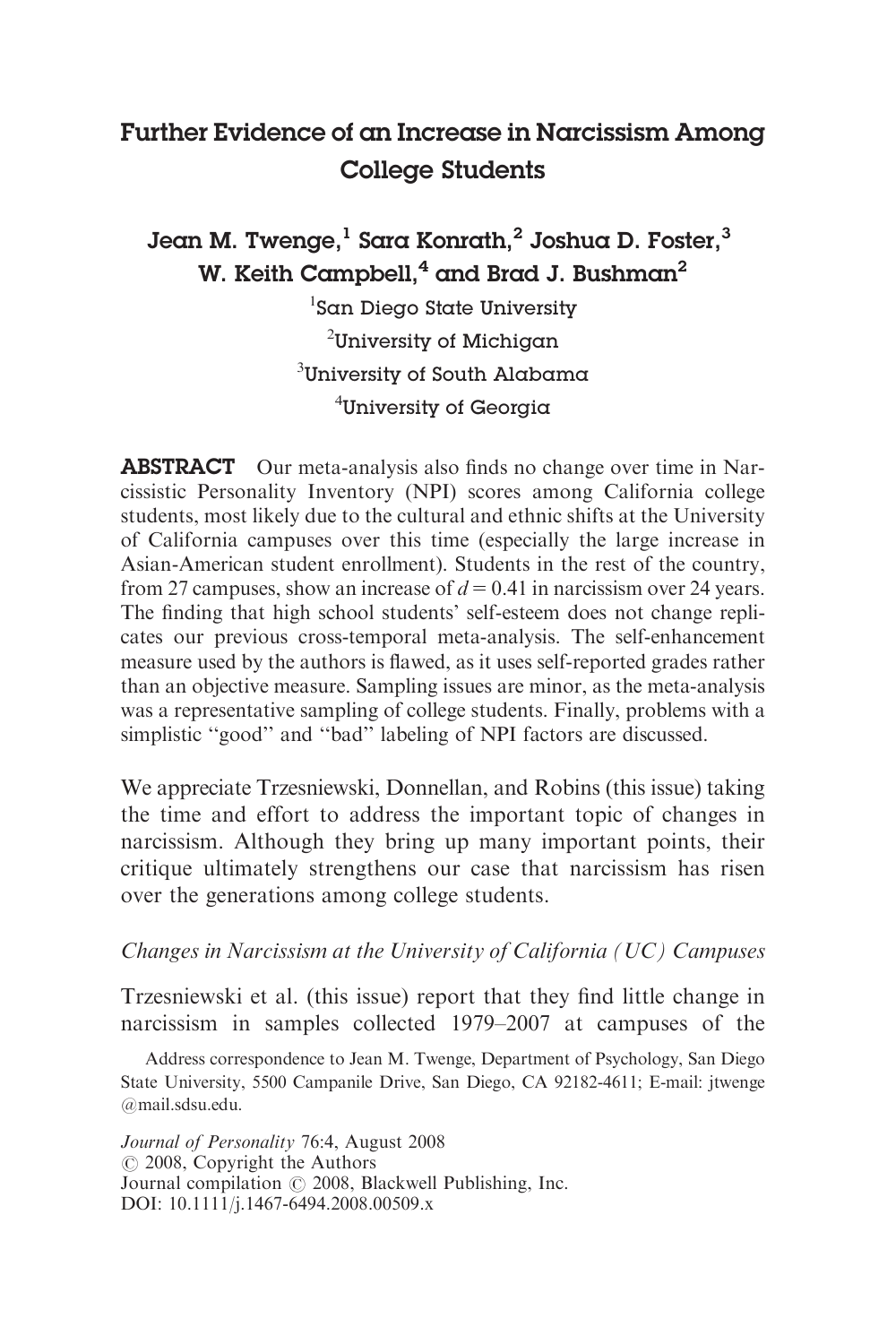

NPI trends in California (primarily UC campuses) and the remainder of the United States, based on the samples in the cross-temporal meta-analysis.

University of California (UC), in contrast to our nationwide analysis finding significant increases in narcissism. We examined the seven samples from our meta-analysis  $(N = 2,652)$  from universities in California, all but one from UC campuses, and also found no change over time ( $\beta$  = 0.16, p = 0.74; see Figure 1). For example, Trzesniewski et al.'s UC Davis sample from 2003 had a mean of 14.87, compared to the mean of 17.30 for the non-California colleges 2003–2006  $(N = 4,371)$ . Excluding the California samples, narcissism increased 1988–2006 across 27 campuses,  $\beta = 0.51$ ,  $p < .001$ ,  $k = 78$ ,  $N = 13,823$ ,  $d = 0.30$ . The year-by-year change is  $B = 0.116$ , which increases the effect size to  $d = 0.41$  for the 24-year span of the main analysis.

Why has narcissism increased in the rest of the country but not at the UC campuses? Cultural shifts unique to the UC system may be the cause. In 1996, California passed Proposition 209, prohibiting UC campuses from using race or ethnicity as a factor in admissions. This decreased the number of Black and Hispanic students and increased the number of Asian American students. Asians and Asian Americans score significantly lower than Whites, Blacks, and Hispanics on measures related to individualism, including narcissism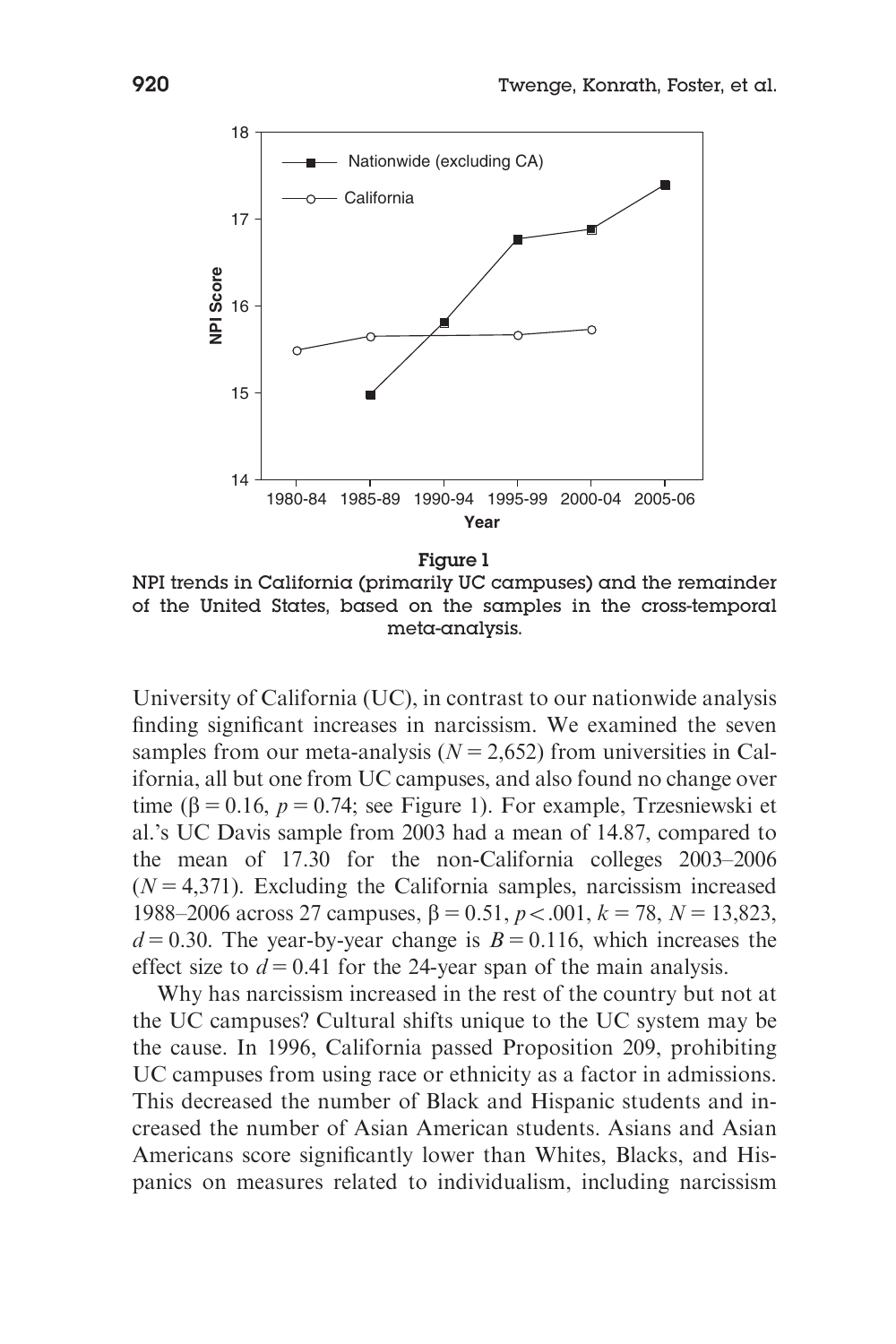(e.g., Heine, Lehman, Markus, & Kitayama, 1999; Oyserman, Coon, & Kemmelmeier, 2002; Twenge & Crocker, 2002). Asian Americans were 27% of new freshmen at UC Berkeley in 1983; their enrollment nearly doubled to 47% in 2007. New freshmen were 30% Asian American at UC Davis in 1996 and 43% in 2006. The ethnic change, along with admissions standards increasingly emphasizing objective academic achievement, may have shifted the norm for personality and behavior on these campuses and suppressed the generational change in narcissism—perhaps even for non-Asian students, as this shift is a cultural marker and not just an individual characteristic. The ethnic composition and the large shifts over time are both unique to the UC campuses: Nationwide, only 6% of college students, and 4% of the U.S. population, is of Asian decent, and this has gone up only slightly since the 1980s.

The power of meta-analysis lies in examining data collected at many sites across the nation (in this case, at 31 campuses). The UC Davis data illustrate the danger in relying on one campus for birth cohort analyses, especially when that campus has undergone significant shifts in its student population and is an outlier on the trait in question.

## Monitoring the Future (MTF) Data

Trzesniewski et al. (this issue) examined self-enhancement in the Monitoring the Future data using the residual of the correlation between self-rated intelligence and self-reported high school grades. Even when an objective measure of performance taken at a different time is used, this type of self-enhancement correlates only modestly with narcissism  $(r = .22;$  Paulhus & Williams, 2002). It is completely unknown how narcissism correlates with Trzesniewski et al.'s measure, which uses self-reported grades measured at the same time as self-reported intelligence. Even if most students accurately report their grades, those who inflate their reports may be the same ones who inflate their intelligence (Farwell & Wohlwend-Lloyd, 1998). In addition, the MTF survey does not ask for GPA but instead a self-report of ''your average grade so far in high school'' on a 9-point scale, an even more subjective measure. Thus Trzesniewski et al.'s calculation relies on two subjective measures, both of which are correlated with narcissism (e.g., Farwell & Wohlwend-Lloyd, 1998; in contrast, objective measures of performance are not correlated with narcissism). In consequence, the residual scores are virtually meaningless.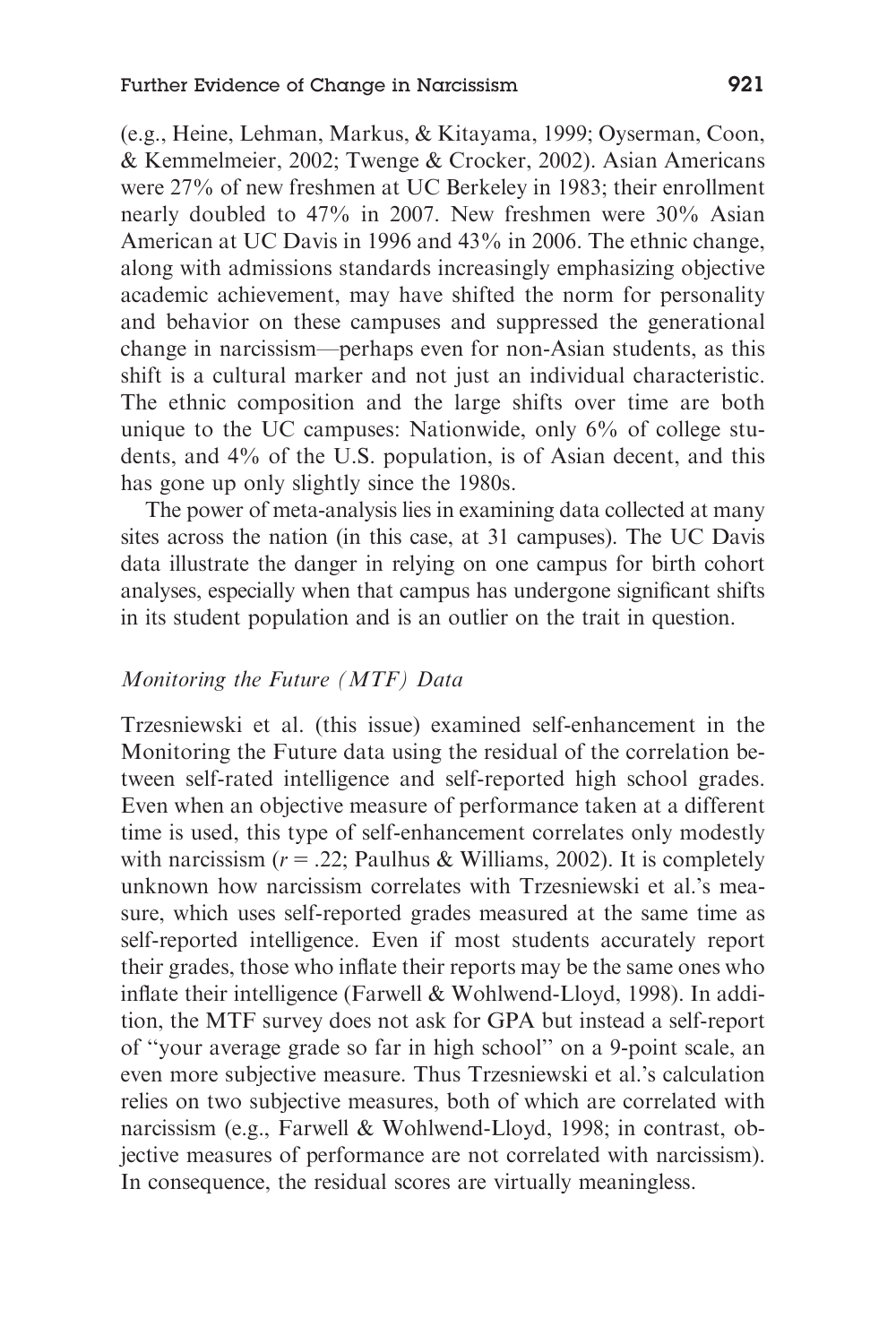Second, self-reported intelligence and grades are four items apart in the same assessment, which encourages consistency between the two responses. Third, the intelligence question asks respondents to compare themselves to others their age, which reduces the opportunity for self-enhancement. Fourth, this is essentially a difference score. As such, it has the usual problems of difference scores: It is difficult to tell if beliefs about one's own intelligence have increased and beliefs about peer intelligence have increased, or both have decreased, or both have stayed constant. Last, self-reported grades have increased substantially over time in the MTF data. Only 18% reported earning an A or A- average in 1976 ( $M = 5.78$ ), compared to 33% in 2006 ( $M = 6.34$ ; d across 30 years = 0.29). The number who consider themselves ''A students'' has thus increased by over 80%. Thus the primary story in the MTF data is one of significant grade inflation (or, at least, self-reported grade inflation)—a clear indicator of a culture of narcissism.

Trzesniewski and colleagues discuss data from the MTF data set showing no increase in high school self-esteem over time. However, they fail to mention that these data actually replicate our previous cross-temporal finding that high school students' global self-esteem has not changed over time ( $\beta = 0.05$ ,  $k = 35$ ,  $N = 15,454$ ; see Table 2, Twenge & Campbell, 2001). Just as with the UC narcissism data, cross-temporal meta-analysis yields the same results. Our analysis also found an increase in college students' Rosenberg self-esteem scores and increases since 1980 in Coopersmith self-esteem among elementary and middle school students (Twenge & Campbell, 2001). Perhaps the social forces of high school mask birth cohort changes in that age group. This is an important area for future research.

The findings for locus of control in the MTF data do not directly contradict Twenge, Zhang, and Im (2004) since that meta-analysis did not examine high school samples. Instead, it found increasing externality in schoolchildren aged 9 to 14 and in college students  $(N = 25,864)$ . The purported lower methodological quality of dissertations is irrelevant because the meta-analysis gathered means rather than effect sizes dependent on study design.

#### Convenience Sampling

We are uncertain why Trzesniewski et al. (this issue) claimed that our analysis relied on convenience sampling. This is a term with an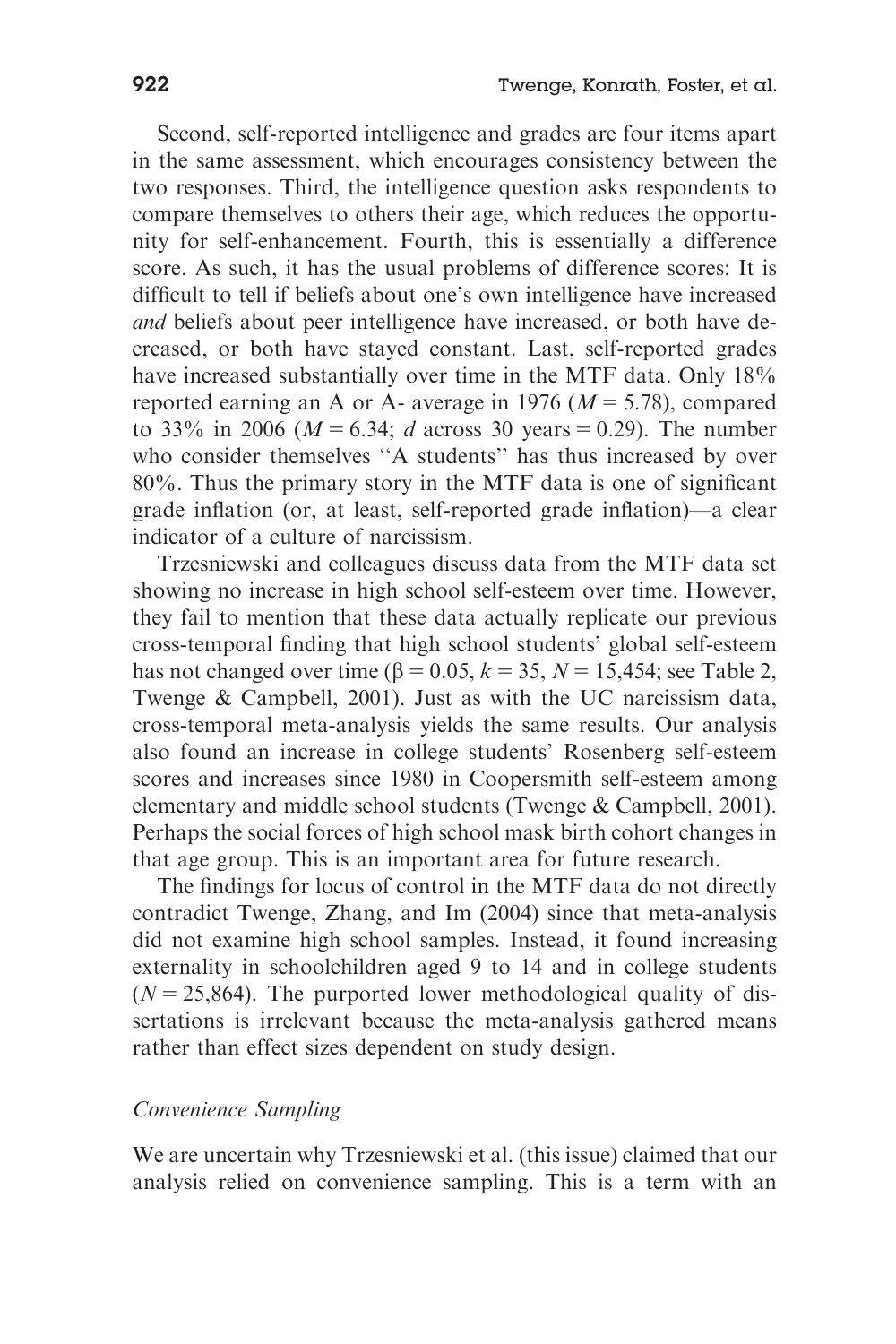inexact definition because it is used differently across fields and is a matter of degree—perfectly random samples of people are virtually nonexistent. In psychology, it is most often applied to shopping mall surveys with low response rates, or to samples of one's friends, and not to samples of college students from subject pools. However, it is important to consider whether our meta-analysis is a representative sample of the data available on college students' NPI scores. It is. Reporting means in articles is not systematically biased by the level of the mean or how the mean has changed over time.

A separate issue is the data available on college student NPI scores. Although only some researchers study narcissism, there is no biased or nonrandom relationship between the location of the researchers and the campus's mean NPI score. Thus a random sample of the population of college students at 4-year universities would likely yield similar results.

If we use Trzesniewski et al.'s broad definition of convenience samples (data not sampled randomly from the general population), the MTF data set on which they rely is also a convenience sample. MTF collects data only at the 66% to 80% of high schools that agree to participate. Even then, 79% to 83% of students at these schools complete the survey, and even fewer answer all of the questions. In addition, ''nonresponse in the MTF is more common among boys, nonwhites, students in lower academic tracks, and students with lower grade point averages'' (Reynolds, Stewart, MacDonald, & Sischo, 2006, p. 192).

Even if we apply the term ''convenience'' only to less representative samples like college students, the vast majority of both descriptive and experimental psychology research uses such samples. The authors of these studies routinely generalize from college students to entire populations (e.g., Meston & Buss, 2007; Terracciano et al., 2005). If it were truly ''Epidemiology 101'' not to use nonrepresentative samples in descriptive studies, our psychology journals would be nearly empty. So would the vitas of the authors of the comment. As just one example, Robins, Trzesniewski, Tracy, Gosling, and Potter (2002) examined Internet participants, a sample more reminiscent than ours of Literary Digest's 1936 poll, conducted by telephone when much of the population did not have telephone service. The same, of course, was true of the Internet in 1999–2000. This study examined age differences in self-esteem, drawing broad conclusions about people based on this nonrepresentative sample with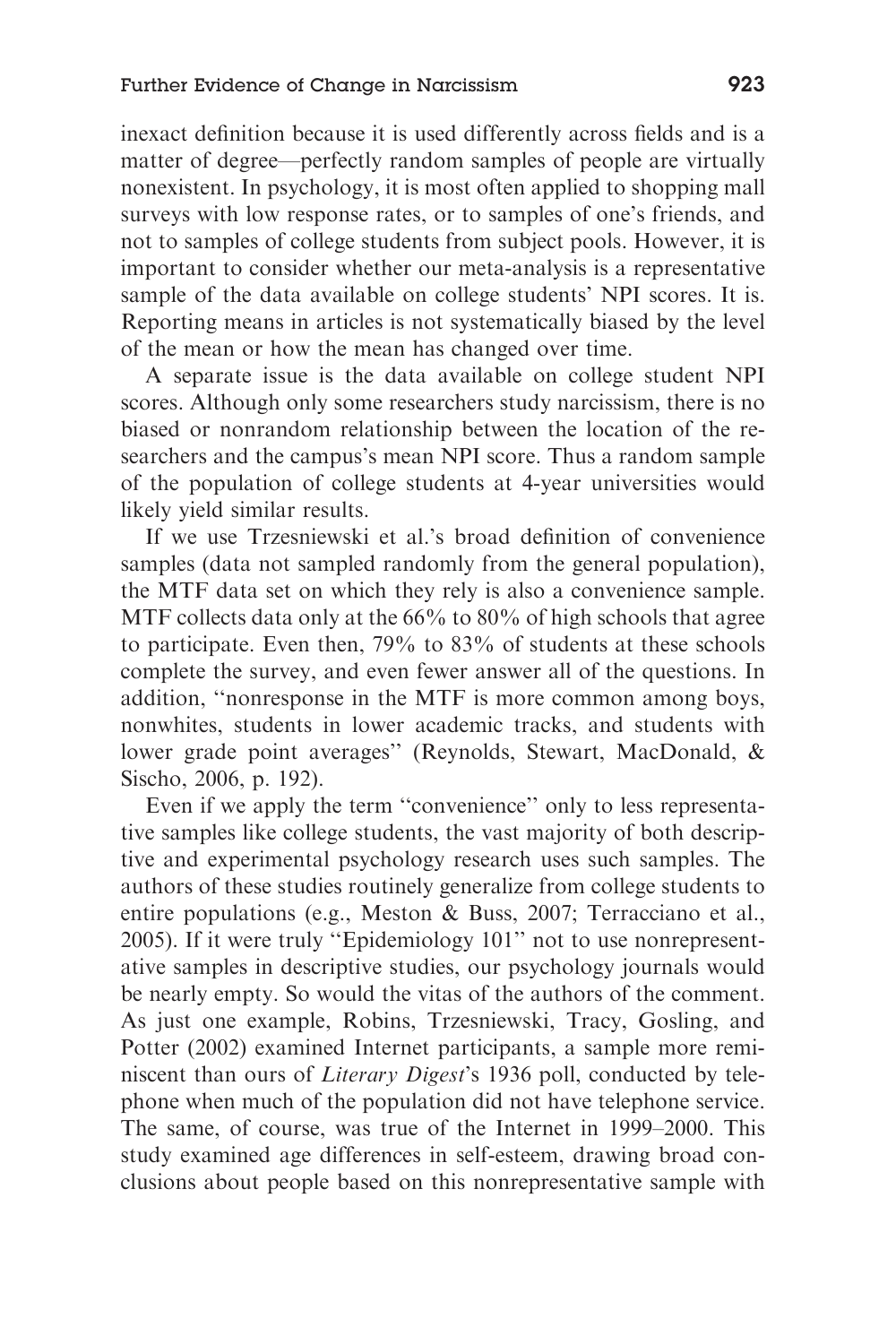possible confounds between likelihood of participation and age. This is not to condemn their research—we have used Internet samples ourselves—but instead to explain why we are puzzled that Trzesniewski et al. would raise this issue.

Finally, college students are an important group to study. Twothirds of high school graduates enroll in college (a much more meaningful indicator than the percentage of people age 18–24 in college, the statistic used by Trzesniewski et al., which includes people who have been in college in the past or may enroll in the future). College students, particularly those at 4-year universities, are also their generation's future professionals and leaders. Thus, examining college students is central to a discussion of generational change.

### The Ecological Fallacy

We are also perplexed as to why Trzesniewski et al. brought up the issue of the ecological fallacy/alerting correlations, as our article clearly states that we calculated effect sizes using the standard deviation for individual samples (rather than the SD among the means), which avoids this problem.

#### Subscales of Narcissism

Trzesniewski and colleagues note that cohort change in NPI scores might differ by subscale and argue that the ''good'' subscales of the NPI have increased more than the ''bad'' subscales. Even though the UC Davis samples are not consistent with others in the United States, trends in the NPI subscales for this population are still interesting.

Although we agree that, for example, the entitlement factor is an especially good predictor of aggression (Konrath, Bushman, & Campbell, 2006), the parsing of narcissism into ''good'' and ''bad'' factors is simplistic for at least two reasons. First, narcissism is a trade-off as it can lead to positive outcomes for the self in the short term but negative outcomes for others and the self in the long term (Campbell & Buffardi, in press). Paulhus (1998) found that narcissism predicted high initial likeability, but later distaste, on the part of strangers. Likewise, narcissists are skilled at becoming leaders but have problems later on (e.g., Brunell, Gentry, Campbell, Hoffman, & Kuhnert, 2007; Hogan & Kaiser, 2005). Second, with narcissism, even the exact same behavior can have ''good'' and ''bad'' conse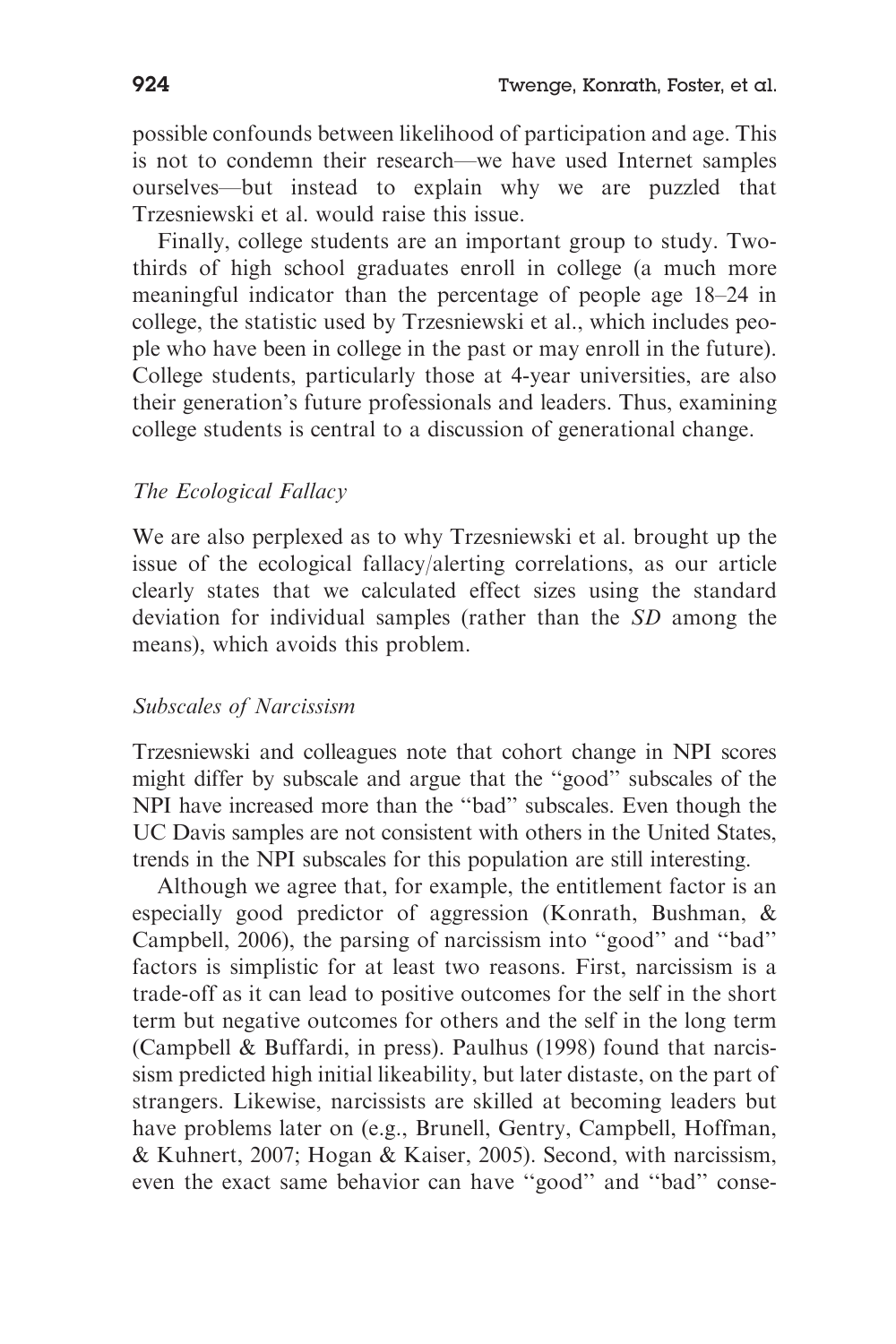quences depending on the level of analysis. In a tragedy of the commons dilemma paradigm, narcissism predicted positive individual performance in the short run (good) but poor performance among all (bad), which effectively results in longer-term resource destruction (bad; Campbell, Bush, Brunell, & Shelton, 2005). An apparently adaptive behavior from the individual's perspective is a destructive behavior from the group's perspective. Thus, we are less than optimistic about the benefits of increased individual-level narcissism for a society, although there might be some areas of society (e.g., entrepreneurship) where there might be benefits. More research is clearly needed on the cultural-level consequences of elevated individual-level narcissism.

#### Self-Esteem Programs

In their conclusion, Trzesniewski et al. suggest that self-esteem programs might be beneficial. However, many self-esteem programs, ''I Am Special'' song sessions, and ''All About Me'' lessons are taught to all students, not just those with low self-esteem. Thus Americans are administering a psychological intervention to an entire population of children when only a small minority shows any sign of needing it. This is akin to giving all third graders Ritalin because a few of them have ADHD. Ritalin might help the performance of many students in the short run (hence, its popularity as a ''study aid''), but this is not worth the risk of longer-term negative outcomes.

We do agree that the outcomes of self-esteem programs, including their effect on narcissism, should be studied using longitudinal methods. Self-esteem programs are a medicine with unknown effects. The content of the programs suggests that the effects are likely to be negative for normal children. ''I am special'' teaches narcissism rather than self-esteem. Many programs include generic praise, which demotivates children; in contrast, praising effort leads to increased motivation (Mueller & Dweck, 1998). Furthermore, low self-esteem leading to negative outcomes like delinquency (Donnellan et al., 2005) may be caused by a deeper underlying difficulty like social exclusion by family or peers, problems that self-esteem programs are unlikely to remedy.

#### REFERENCES

Brunell, A. B., Gentry, W. A., Campbell, W. K., Hoffman, B. J., & Kuhnert, K. W. (2007). Leader emergence: The case of the narcissistic leader. Unpublished manuscript: University of Georgia.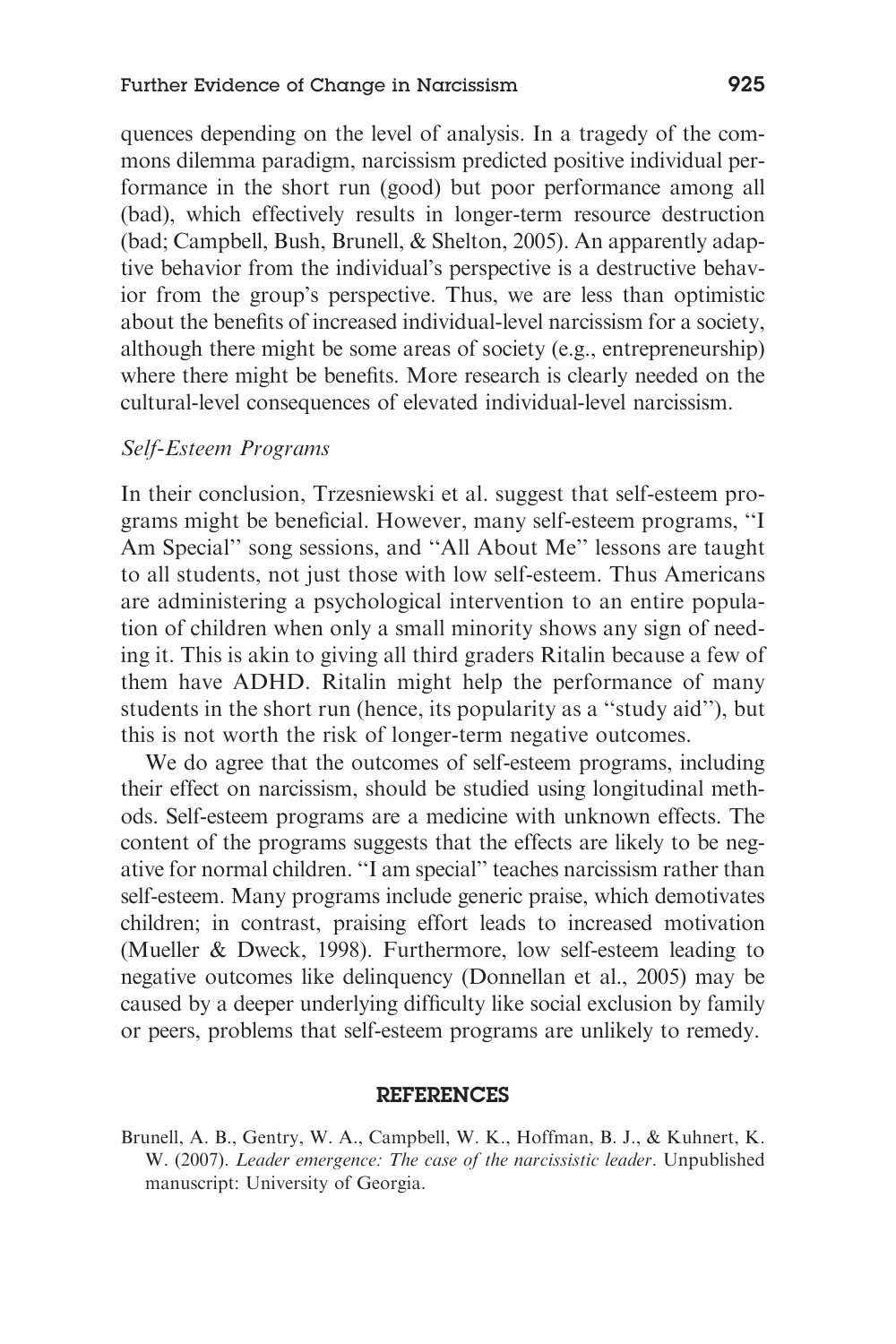- Campbell, W. K., & Buffardi, L. E. (in press). The lure of the noisy ego: Narcissism as a social trap. In J. Bauer & H. Wayment (Eds.), Quieting the ego: Psychological benefits of transcending egotism. Washington, DC: American Psychological Association.
- Campbell, W. K., Bush, C. P., Brunell, A. B., & Shelton, J. (2005). Understanding the social costs of narcissism: The case of tragedy of the commons. Personality and Social Psychology Bulletin, 31, 1358–1368.
- Donnellan, M. B., Trzesniewski, K. H., Robins, R. W., Moffitt, T. E., & Caspi, A. (2005). Low self-esteem is related to aggression, antisocial behavior, and delinquency. Psychological Science, 16, 328–335.
- Farwell, L., & Wohlwend-Lloyd, R. (1998). Narcissistic processes: Optimistic expectations, favorable self-evaluations, and self-enhancing attributions. Journal of Personality, 66, 65–83.
- Heine, S. J., Lehman, D. R., Markus, H. R., & Kitayama, S. (1999). Is there a universal need for positive self-regard? Psychological Review, 106, 766–794.
- Hogan, R., & Kaiser, R. B. (2005). What we know about leadership. Review of General Psychology, 9, 169–180.
- Konrath, S., Bushman, B. J., & Campbell, W. K. (2006). Attenuating the link between threatened egotism and aggression. Psychological Science, 17, 995–1001.
- Meston, C. M., & Buss, D. M. (2007). Why humans have sex. Journal of Sex and Marital Therapy, 26, 51–65.
- Mueller, C. M., & Dweck, C. S. (1998). Praise for intelligence can undermine children's motivation and performance. Journal of Personality and Social Psychology, 75, 33–52.
- Oyserman, D., Coon, H. M., & Kemmelmeier, M. (2002). Rethinking individualism and collectivism: Evaluation of theoretical assumptions and metaanalyses. Psychological Bulletin, 128, 3–72.
- Paulhus, D. L. (1998). Interpersonal and intrapsychic adaptiveness of trait selfenhancement: A mixed blessing? Journal of Personality and Social Psychology, 74, 1197–1208.
- Paulhus, D. L., & Williams, K. M. (2002). The dark triad of personality: Narcissism, Machiavellianism and psychopathy. Journal of Research in Personal $itv$ , 36, 556–563.
- Reynolds, J., Stewart, M., MacDonald, R., & Sischo, L. (2006). Have adolescents become too ambitious? High school seniors' educational and occupational plans, 1976 to 2000. Social Problems, 53, 186–206.
- Robins, R. W., Trzesniewski, K. H., Tracy, J. L., Gosling, S. D., & Potter, J. (2002). Global self-esteem across the life span. Psychology and Aging, 17, 423–434.
- Terracciano, A., et al. (2005). National character does not reflect mean personality trait levels in 49 cultures. Science, 310 (October 7), 96–100.
- Trzesniewski, K. H., Donnellan, M. B., & Robins, R. W. (2008). Do today's young people really think they are so extraordinary? An examination of secular changes in narcissism and self-enhancement. Psychological Science, 19, 181–188.
- Trzesniewski, R. H., Donnellan, M. B., & Robins, R. W. (2008). Is ''Generation Me" really more narcissistic than previous generations? Journal of Personality, 76, 903–917.